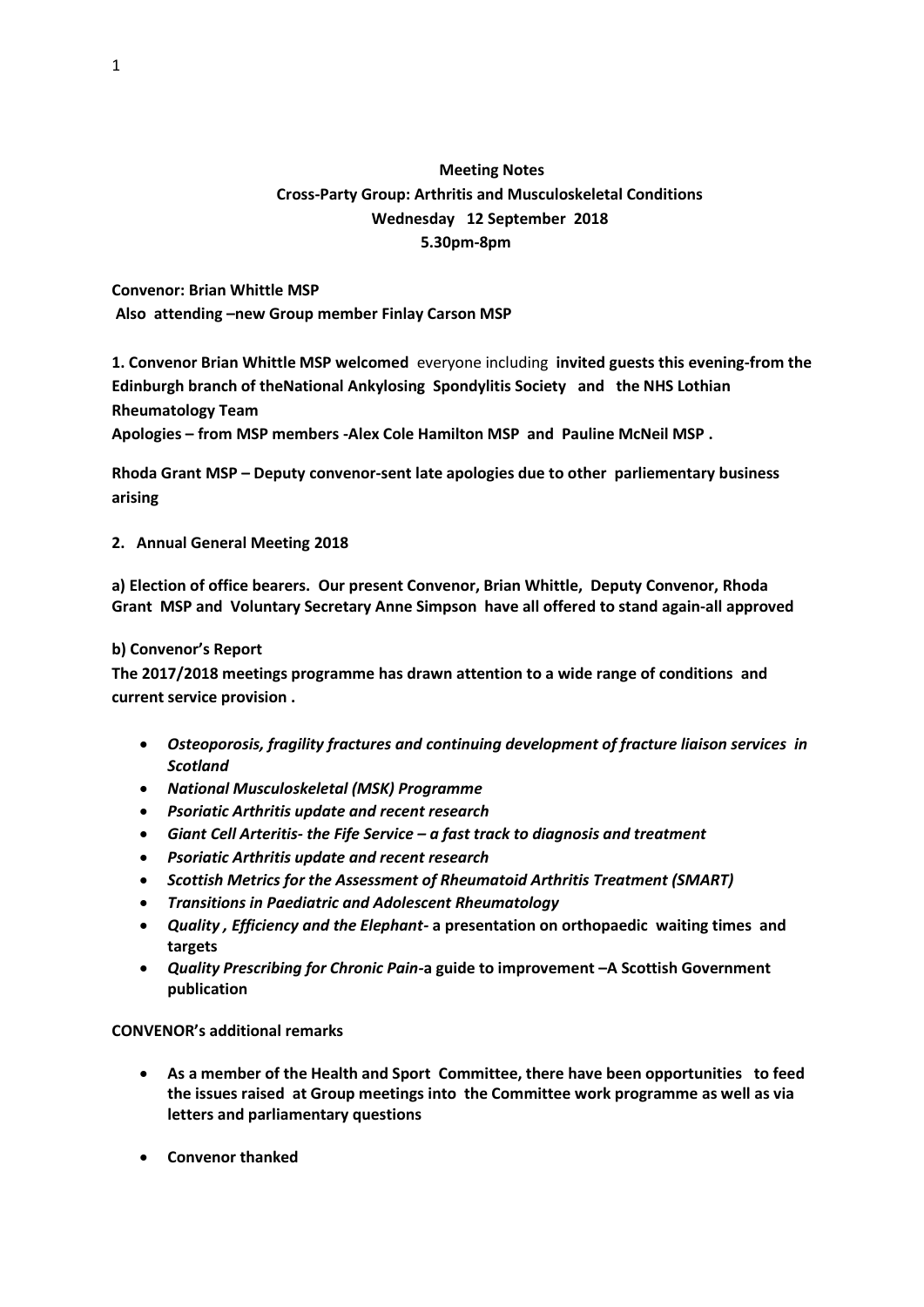**the speakers who have contributed their time and expertise to support this year's meetings programme and also the organisations who have covered cost of refreshments** 

**3. Meeting Minutes for approval**

**Both sets of minutes approved but as the meeting s were not quorate, minutes cannot be added to the Cross Party Groups section of the Scottish Parliament website. Minutes have already been circulated to all members but are also available from secretary.**

**4. Matters arising/Secretary's update**

- **Applications to join Group Lauren Bennie Devolved Nations Liaison Officer British Society for Rheumatology Ian Forbes Healthcare Network Lead – Scotland & North England UCB Pharma LTD -both approved**
- **Data Protection Act and Cross Party Groups Prior to completion of 2018 Annual Report ,Secretary will be sending all non msp members a request to confirm if they /their organisations wish to remain as members and also to give permission for their preferred contact details to be retained by the Group Secretary and Office of Convenor for Group business**
- **From 16 May Meeting Notes**

**Jo Walsh , Consultant Paediatric & Adolescent Rheumatologist, Royal Hospital for Children, Glasgow described the challenges facing the delivery of Paediatric Rheumatology services to children in Scotland** 

**Patient numbers are increasing, there is a shortfall of both medical and nursing staff and there is the question of how to maintain skilled multidisciplinary teams- including physiotherapists and occupational therapists –all vital to support the children and their families**

**Questions for Convenor's consideration**

**a) Could the Scottish Government ensure Paediatrics are engaged with whilst**

**making Policy regarding medicines use?**

**b) Nationally accessible and standard, highly integrated low user input databases can improve patient care outcomes**

**Is the Scottish Government supporting initiatives to progress these?**

**C) What can the Scottish Government do to assist re distributing cost savings benefits to those departments making savings ?Currently money saved within drug budgets remain there?**

• **From 6 June Meeting Notes**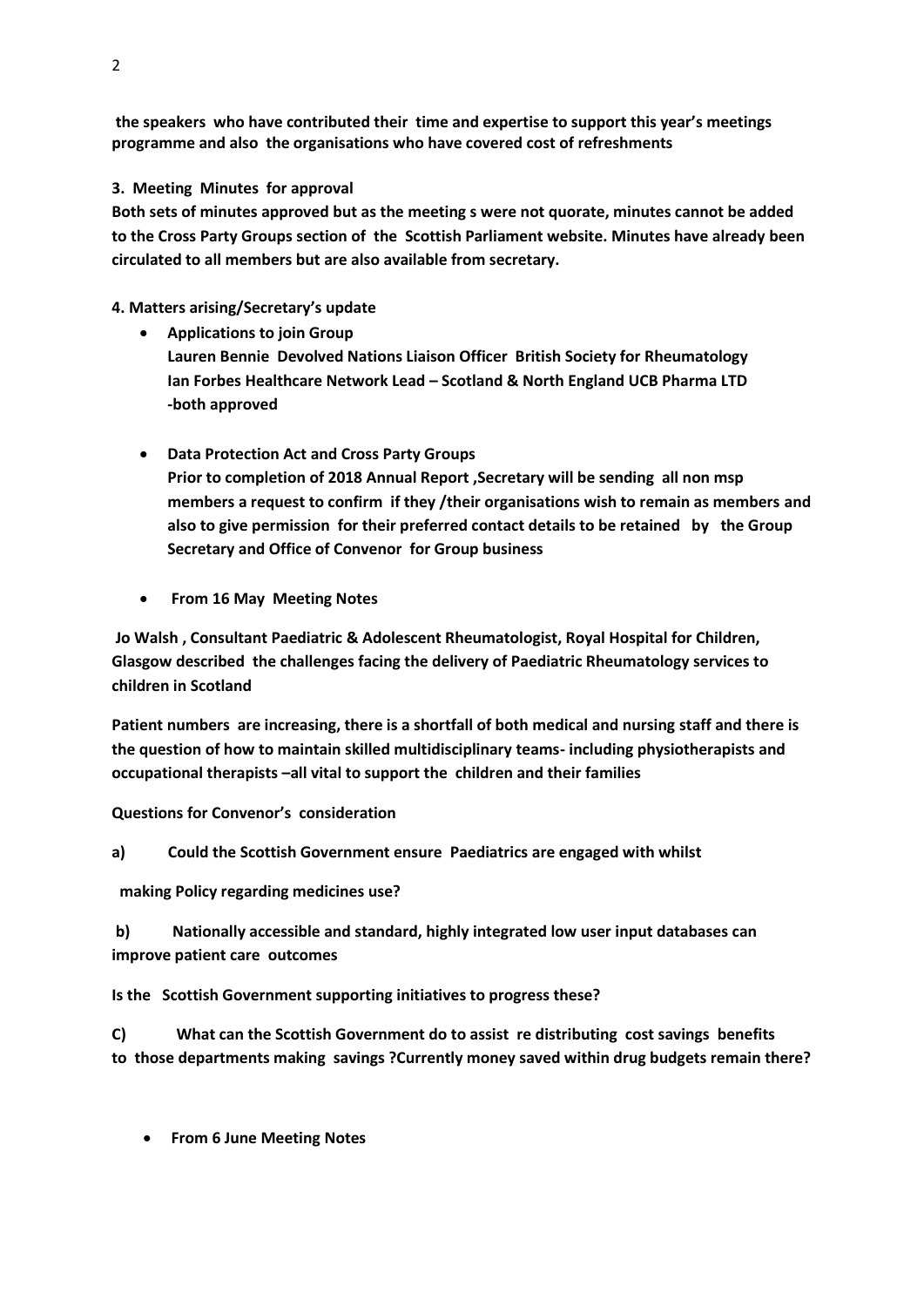a) **As reported at last meeting, Convenor's letter to Cabinet Secretary re Giant Cell Arteritis and need for improved care pathways throughout Scotland-response received from Minister for Public Health , Sport and Wellbeing on 6/2/18 felt to be unsatisfactory by Lorna Neill-Chair of Polymyalgia Rheumatica/ Giant Cell Arteritis Scotland – lack of understanding /dismissive and also figures quoted in response are not reflective.**

**Convenor had therefore written again to Minister for Public Health, Sport and Wellbeing, airing concerns around the response .**

**Convenor subsequently received further correspondence in August with apologies from the Minister for any confusion ,highlighting that the Scottish Government is committed to improving the lives of all people in Scotland with rare diseases and referred to Scotland's implementation plan " Its not Rare to have a Rare Disease" -circulated to members as attached document**

**b) General group comments and discussion around quality of responses from Scottish Government:**

**Convenor to raise with Presiding Officer**

**c) Letter to Convenor from DOH re effects of Brexit -Joan Kerr felt the response was poor**

**Convenor continues to seek more information and will report back**

**d) Motion S5M-12619: Brian Whittle, South Scotland, Scottish Conservative and Unionist Party, Date Lodged: 06/06/2018 Support for Children and Young People with Arthritis ( Has achieved Cross Party Support) Question from Group members –do we have a date for debate?**

**Convenor will raise with Party Whip**

### **5.** *Fibromyalgia : Management for the Future*

• **Dr Gillian Roberts**

**Consultant Rheumatologist and Rheumatology Managed Clinical Network Clinical Lead, NHS Greater Glasgow and Clyde**

- **Colin Friel**
	- **Specialist Rheumatology Physiotherapists**
- **Dr Colin Rae,**

**Consultant Anaesthetist and Pain MCN Clinical Lead**

• **Dr Martin Dunbar**

**Consultant Clinical Psychologist, Pain Management Programme**

• **Lindsay McLean Patient Experience – Pain Management Programme**

**The presentations from members of the NHS Greater Glasgow and Clyde Team described Fibromyalgia as a long term condition(chronic)condition that can cause widespread pain and tenderness over much of the body and Is quite common-1 in every 25 may be affected- and that a multidisciplinary approach including support for people to manage/cope with their condition is essential-presentations were circulated to all members after the meeting**

**6.** *Self -managing my condition - keeping active to work*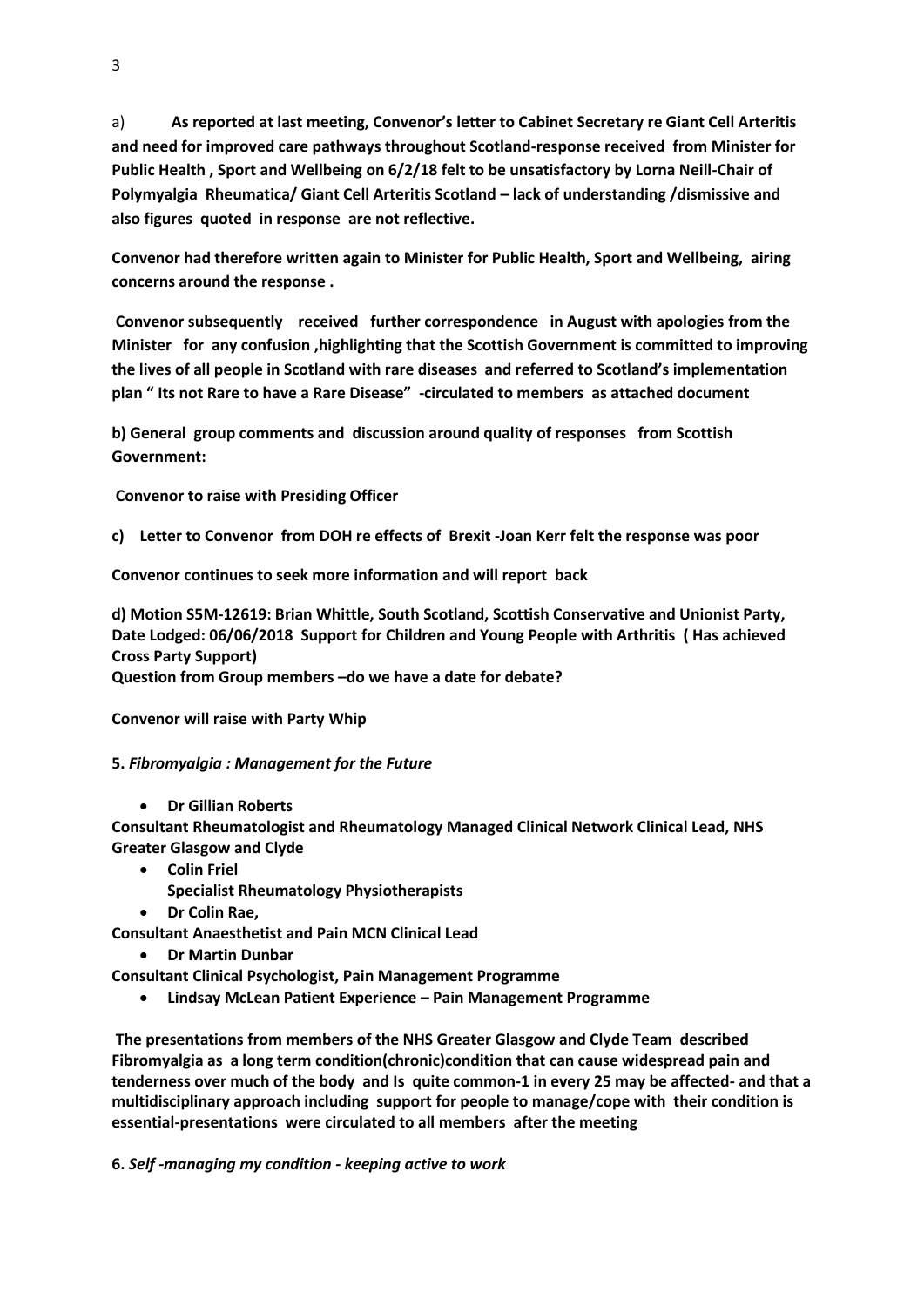- **7. Any other business** 
	- **Update on charity merger-Arthritis Care /Arthritis Research UK Angela -Donaldson Bruce, announced that after a very busy year of meetings and planning, the merged Charities would now be known as Versus Arthritis**
- **8. 2019 Meetings Programme and Close**

**Proposed items so far include** 

- **NRAS report on mental health, for publication November 2018**
- **Switching from biologics to biosimilars**
- **Short report-back on EULAR 'Don't Delay Connect Today' campaign sponsored cycle ride in Western Isles**
- **Out of Area Referrals –the personal cost**
- **Parliamentary event and exhibition**
- **Chartered Society of Physiotherapist Scotland**

**Programme to be discussed as an agenda item at November meeting**

### **Dates for the Diary**

**Wednesday 13th March 6-8pm**

**Wednesday 15th May 6-8pm**

**Wednesday 11th September 2019 6-8pm to include AGM**

**Wednesday 6th November 2019 6-8pm**

**Last meeting in 2018 is on Wednesday 7 November at 5.30pm and will include presentations on**

- *Effective Prescribing Perspective and National Procurement of Biosimilars/Biologics*
- *The Swedish Rheumatoid Arthritis(RA) Registry and progress in Scotland towards this forward-looking system of disease management*

**Convenor thanked all for attending and meeting closed at 8pm**